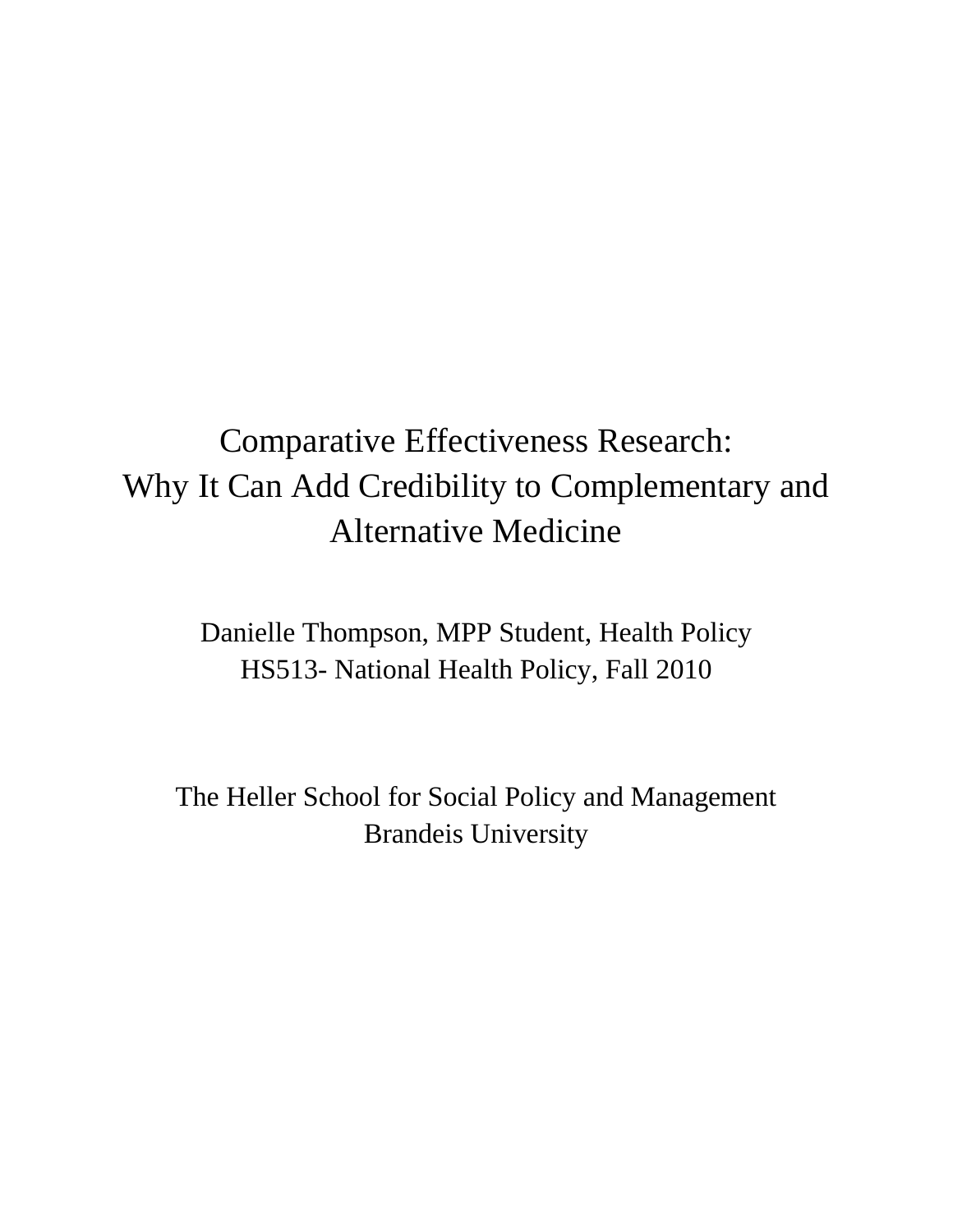# **Introduction**

# *Defining Comparative Effectiveness Research (CER)*

When purchasing almost any product on the market, it is natural to compare the risks and benefits of competing vendors so that one can make an informed decision. National publications such as Consumer Reports® offer "unbiased advice" on household goods, cars, appliances, and electronics, but it is much more difficult to find reliable, objective information for the consumer of health care. Comparative Effectiveness Research (CER) is one of the newest strategies for addressing this problem as it helps to ensure that consumers' health care dollars are spent wisely on treatments that have been proven to work.

The U.S. Agency for Healthcare Research and Quality (AHRQ) defines CER as a "type of research that compares how different treatments, tests, or procedures have worked for others."<sup>1</sup> The Institute of Medicine (IOM) takes this definition further by saying that CER is "the generation and synthesis of evidence that compares the benefits and harms of alternative methods to prevent, diagnose, treat, and monitor a clinical condition or improve the delivery of care."<sup>2</sup> In other words, CER compares the effectiveness, benefits, and risks of different treatment options, heralding the American ethos of consumer choice so that one can make an educated, cost-efficient decision based on their individual needs. CER is a process through which new treatments for a given condition are compared against the standard treatment for that condition instead of simply to a placebo.

There are seven steps involved in conducting CER that must be followed to ensure continued development of the infrastructure to advance these efforts: 1) Identify new and emerging clinical interventions; 2) review and synthesize current medical research; 3) identify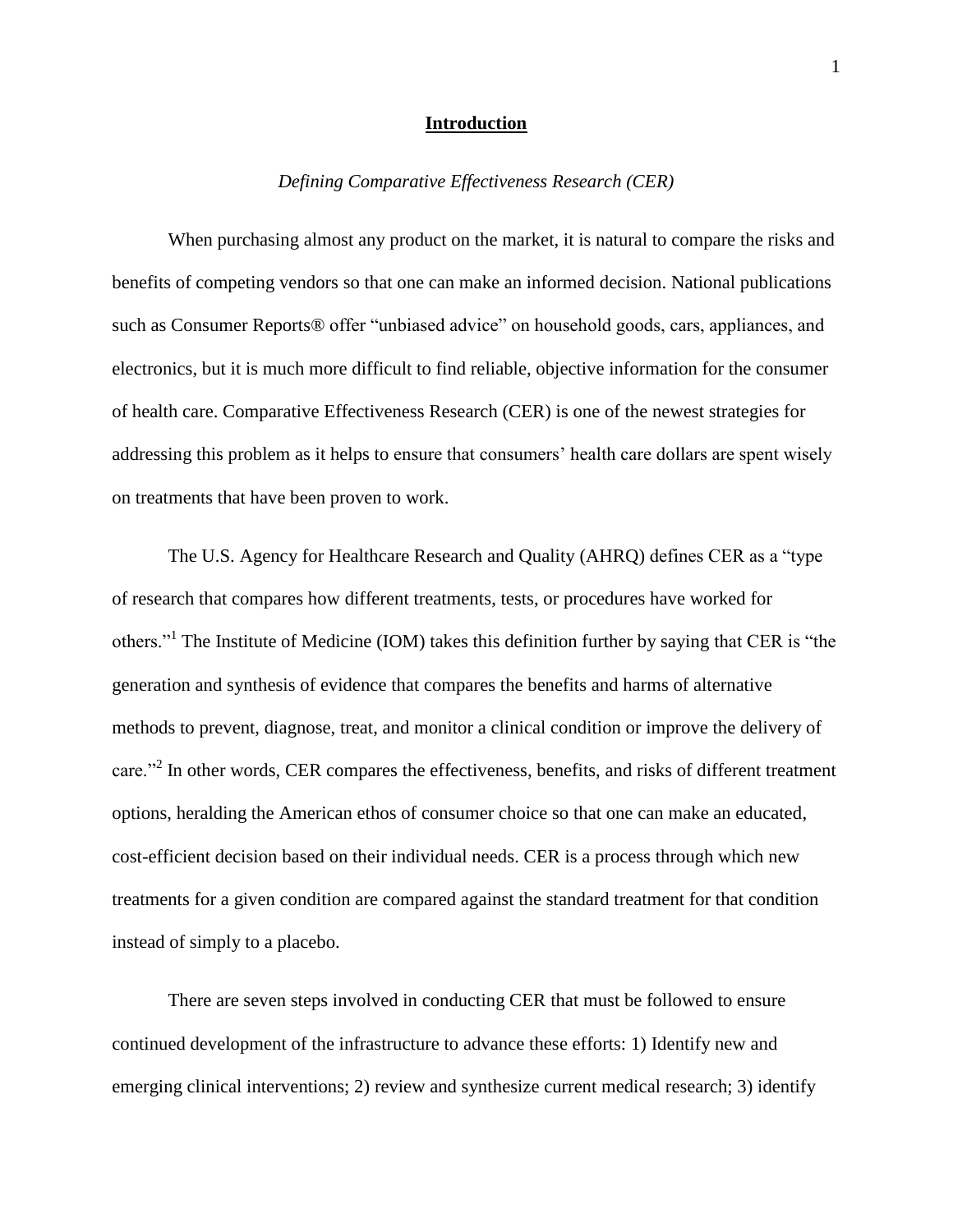gaps between existing medical research and the needs of clinical practice; 4) promote and generate new scientific evidence and analytic tools; 5) train and develop clinical researchers; 6) translate and disseminate research findings to diverse stakeholders; and 7) reach out to stakeholders via a citizens forum.<sup>3</sup> The first step is key to deciding which treatments should be tested using the CER approach. For the second and third steps, researchers must look at what studies, if any, have already been conducted for these treatments and identify where CER can fill in the gaps. The fourth and fifth steps are the meat of the process and constitute the actual research itself. The last two steps involve public outreach and circulation of research findings which is critical to achieving the goal of making Americans more educated consumers of health care treatments and services. A report is published and summary guides of the research review are compiled for different groups such as consumers, clinicians, and policymakers.<sup>4</sup>

# *CER as a Tool for Testing Complementary and Alternative Medicine (CAM)*

CER has the potential to be an especially useful tool for testing the effectiveness of Complementary and Alternative Medicine (CAM). CAM is difficult to define because the field is so broad and constantly evolving, but the National Center for Complementary and Alternative Medicine (NCCAM) characterizes it as "a group of diverse medical and health care systems, practices, and products that are not generally considered part of conventional medicine."<sup>5</sup> For these purposes, conventional (or Western/allopathic) medicine includes medical doctors, doctors of osteopathy, and allied health professionals such as registered nurses, physical therapists, and psychologists. "Complementary medicine" refers to practices such as acupuncture that are often used alongside conventional medicine to relieve pain. In contrast, "alternative medicine" is used as a substitute for conventional medicine.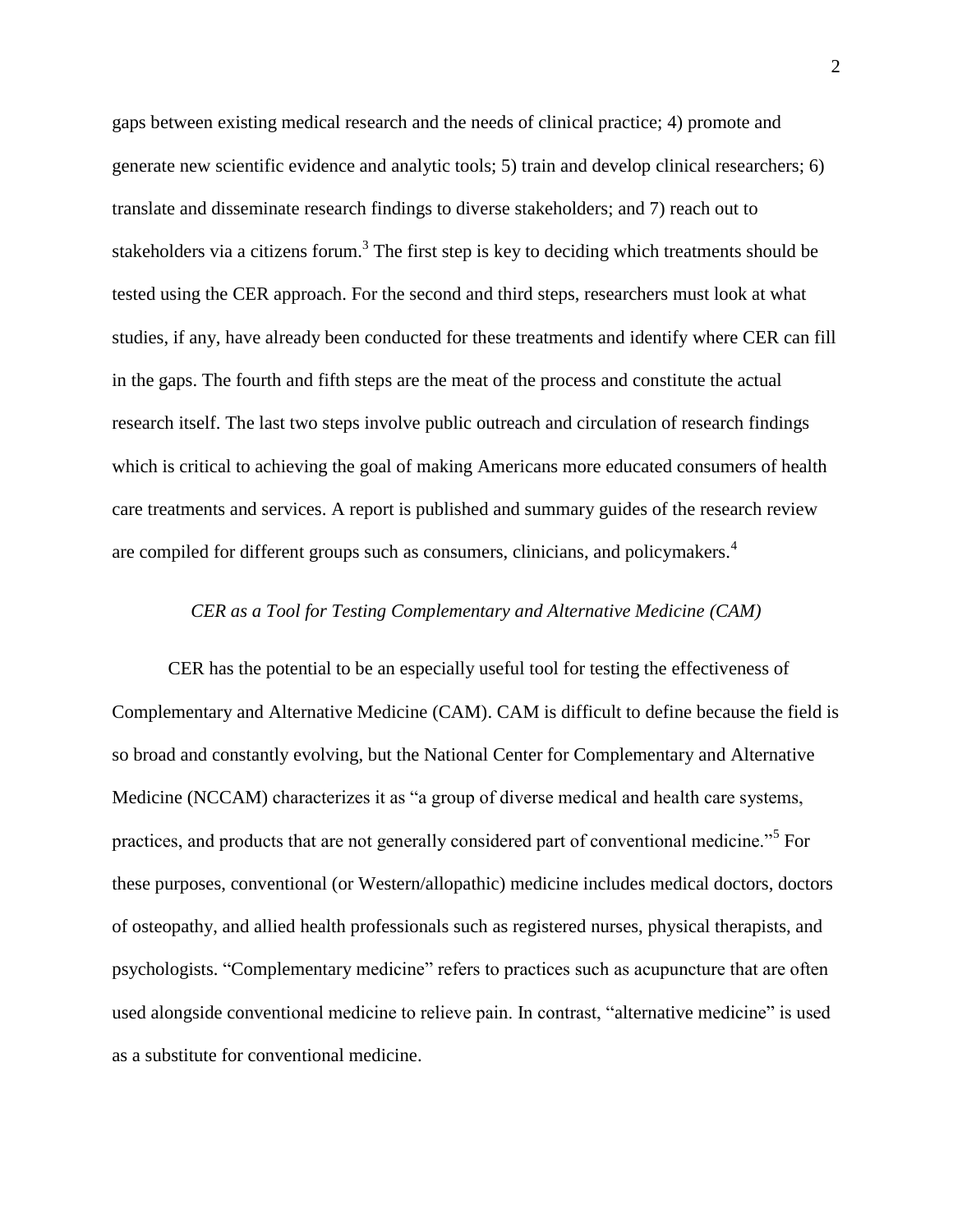Most CAM treatments are complementary, not alternative and can be grouped into three broad categories: natural products, mind-body medicine, and manipulative and body-based practices. Traditional/spiritual healing, homeopathy, naturopathy, energy work, Chinese medicine, and movement therapies such as the Alexander Technique, Pilates, and Rolfing Structural Integration are other examples of CAM. <sup>6</sup> The 2007 National Health Interview Survey revealed that CAM is used by 38 percent of American adults and 12 percent of children. The most common types are: non-vitamin, non-mineral natural products (17.7 percent), deepbreathing exercises (12.7 percent), meditation (9.4 percent), chiropractic or osteopathic manipulation (8.6 percent), massage (8.3 percent), and yoga (6.1 percent).<sup>7</sup>

Although few rigorous scientific studies have been conducted on CAM treatments, it is likely that many are in fact effective since Americans continue to use them even in cases where a treatment is not covered by health insurance. In 2007, spending on CAM in the United States was \$30 billion per annum, surpassing out-of-pocket expenditures for conventional treatments by primary care physicians.<sup>8</sup> Yet, most types of CAM have never undergone the kind of rigorous controlled trials that standard treatments must go through; therefore, CAM is often questioned for its legitimacy as a body of treatments for health concerns, dissuading many people from considering treatments that could potentially help them. At the same time, because there is so little research, people are prone to waste money on CAM that is not effective. CER can help to address this problem by funding studies that will provide more definitive answers about which types of CAM should be taken seriously.

The present paper argues that CER can be used to add credibility to certain types of CAM and examines some of the issues that could surface if CER becomes the new way of testing this type of medicine. **Section One** briefly covers the political evolution of CER in Washington since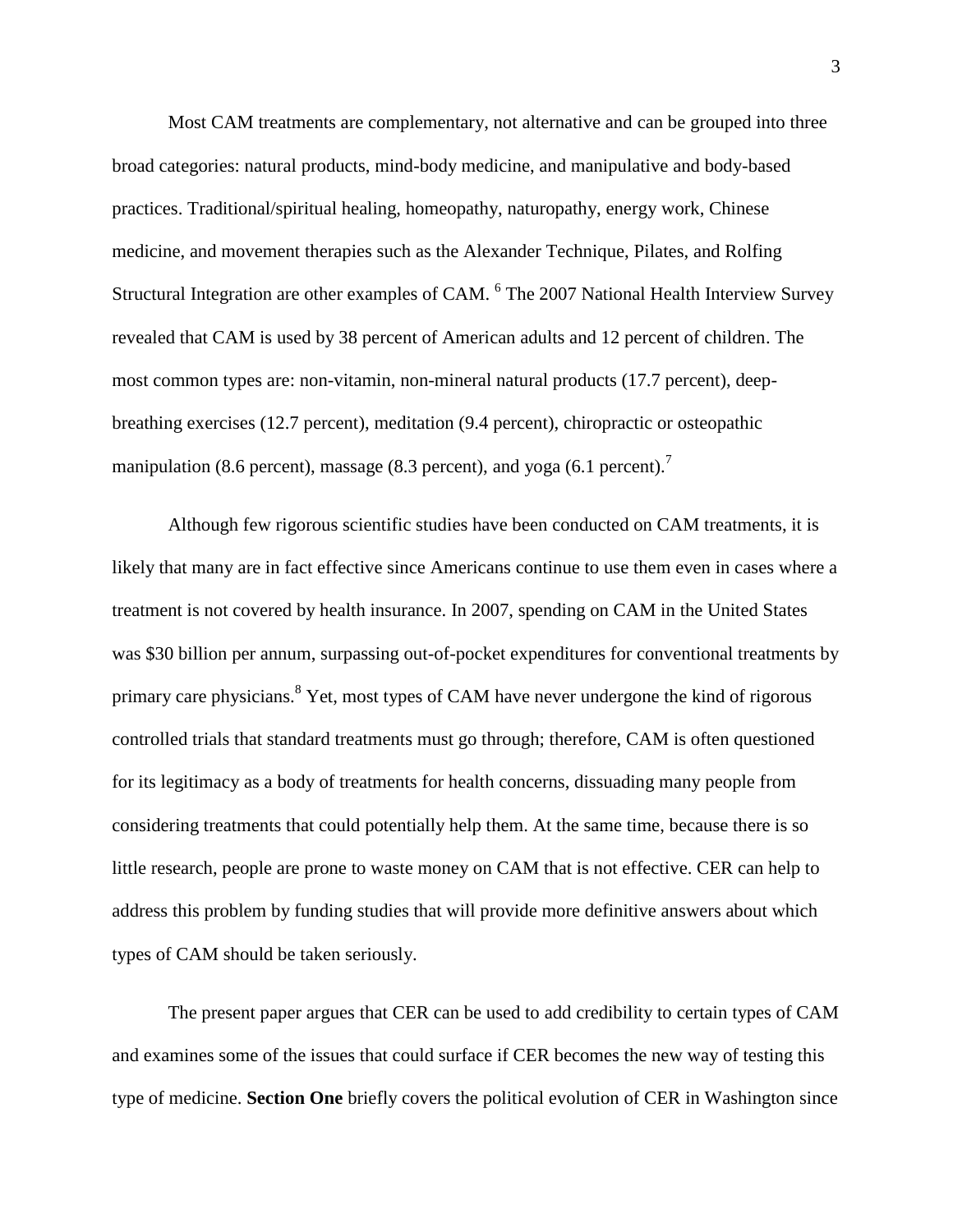2009. As of this writing, CAM has received little attention in public debates on CER. That said, an understanding of how CER has progressed through the national agenda is helpful for explaining the context in which CAM advocates will have to operate if they hope to get funding to test the effectiveness of their treatments. **Section Two** highlights some of the major reasons why CER should be used to evaluate CAM such as the need for a new research strategy and the fact that there is growing public support for CAM and CER as joint national priorities even though CAM was not a major issue in legislative debates. While not exhaustive, **Section Three** addresses areas of concern for CER, focusing on areas that directly relate to CAM such as cost effectiveness, the difficulties in defining "effectiveness," and challenges in conducting blind clinical trials on CAM. Finally, the **Conclusion** makes recommendations for a CER public relations strategy and how CAM patients and practitioners can work towards gathering support for CER funding.

#### **Section One: The Political Evolution of CER**

#### *CER Under the Recovery Act*

CER first entered the national spotlight when President Barack Obama created the Federal Coordinating Council for Comparative Effectiveness Research as part of his federal stimulus package known as the American Recovery and Reinvestment Act of 2009. Under the Recovery Act, Obama authorized \$1.1 billion for the fifteen member council which was charged with assisting federal agencies to coordinate comparative effectiveness and related health services research, but was not allowed to recommend clinical guidelines for payment, coverage or treatment.<sup>9</sup> Health and Human Services (HHS) and the National Institutes of Health (NIH) received the largest appropriations of \$400 million each. AHRQ followed close behind with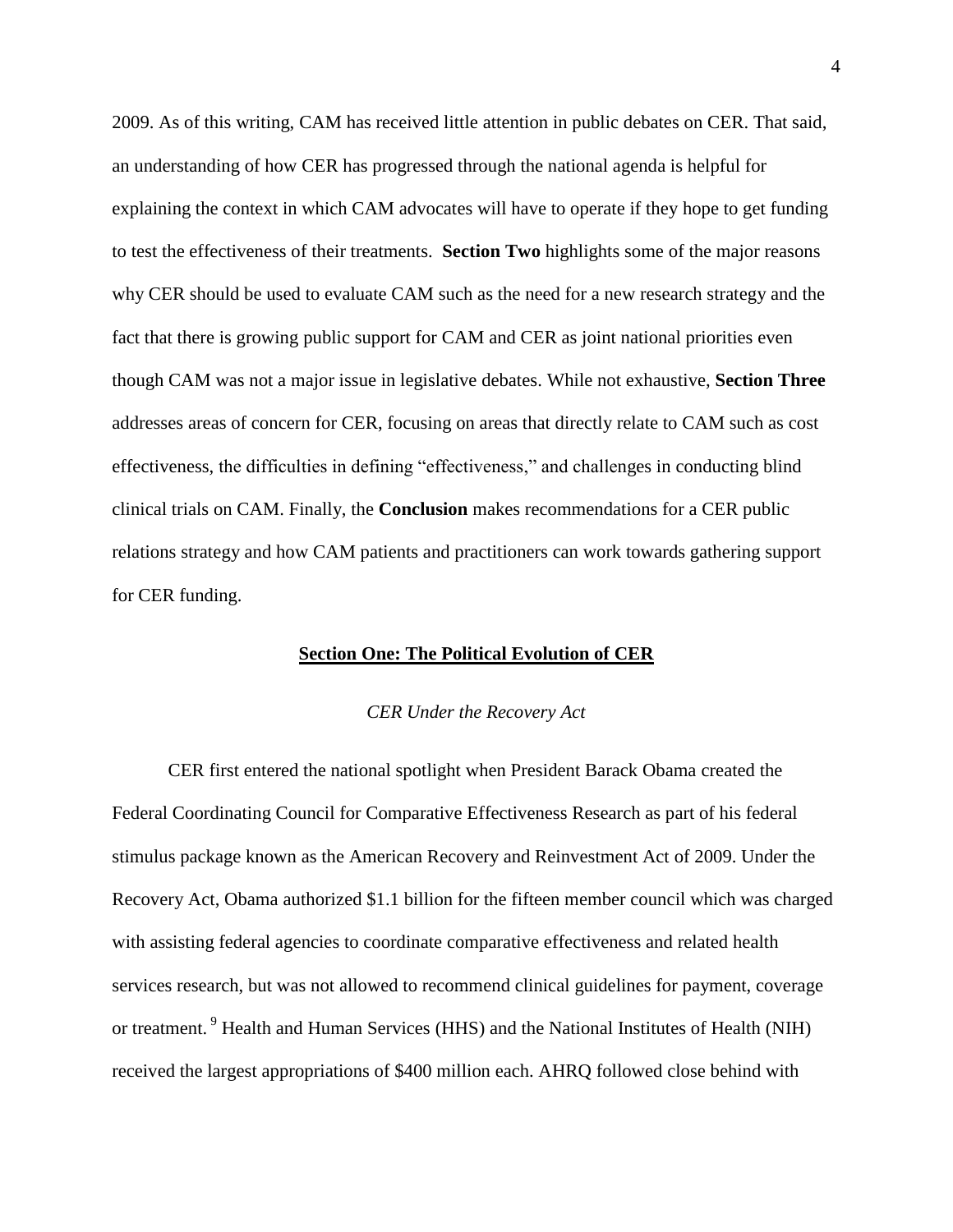\$300 million.<sup>10</sup> Most council members are clinicians and were selected because they represent sub-populations such as disabilities and minorities. Notably, not one member of the Council was affiliated with CAM.

#### *The Opposition in Washington*

Supporters of CER view it as a rational means of making Americans smarter consumers of health care, but as with any political initiative, it has faced opposition from stakeholders who view it as a threat to the status quo. Formation of the Council led to a fierce debate in Washington over whether additional backing of CER should be included in Obama's national health reform legislation, known as the Patient Protection and Affordable Care Act (PPACA), enacted in March 2010. Most congressional Democrats supported CER, but Republicans feared that the research would lead to a "government takeover" and rationing of health care or that it would create a cookie cutter recipe for health care, deciding that what is effective for most people is the right solution for everyone, ignoring issues such as race and sex when treating individual patients.<sup>11</sup>

A case in point is Representative Tom Price (R-GA), a physician who sent out an "alert" through the Republican Study Committee in February 2009 claiming that CER would destroy the doctor-patient relationship, creating "a permanent government rationing board that would prescribe care."<sup>12</sup> Other outspoken Republican critics of CER included House Minority Leader John Boehner of Ohio; Representative Phil Gingrey of Georgia, another physician; Senator John Kyl of Arizona; and Senator Pat Roberts of Kansas. Interest groups also played a role in the debate. The Cato Institute asserted that government provision of CER would do nothing to increase efficiency and The Heritage Foundation expressed concern that CER would lead to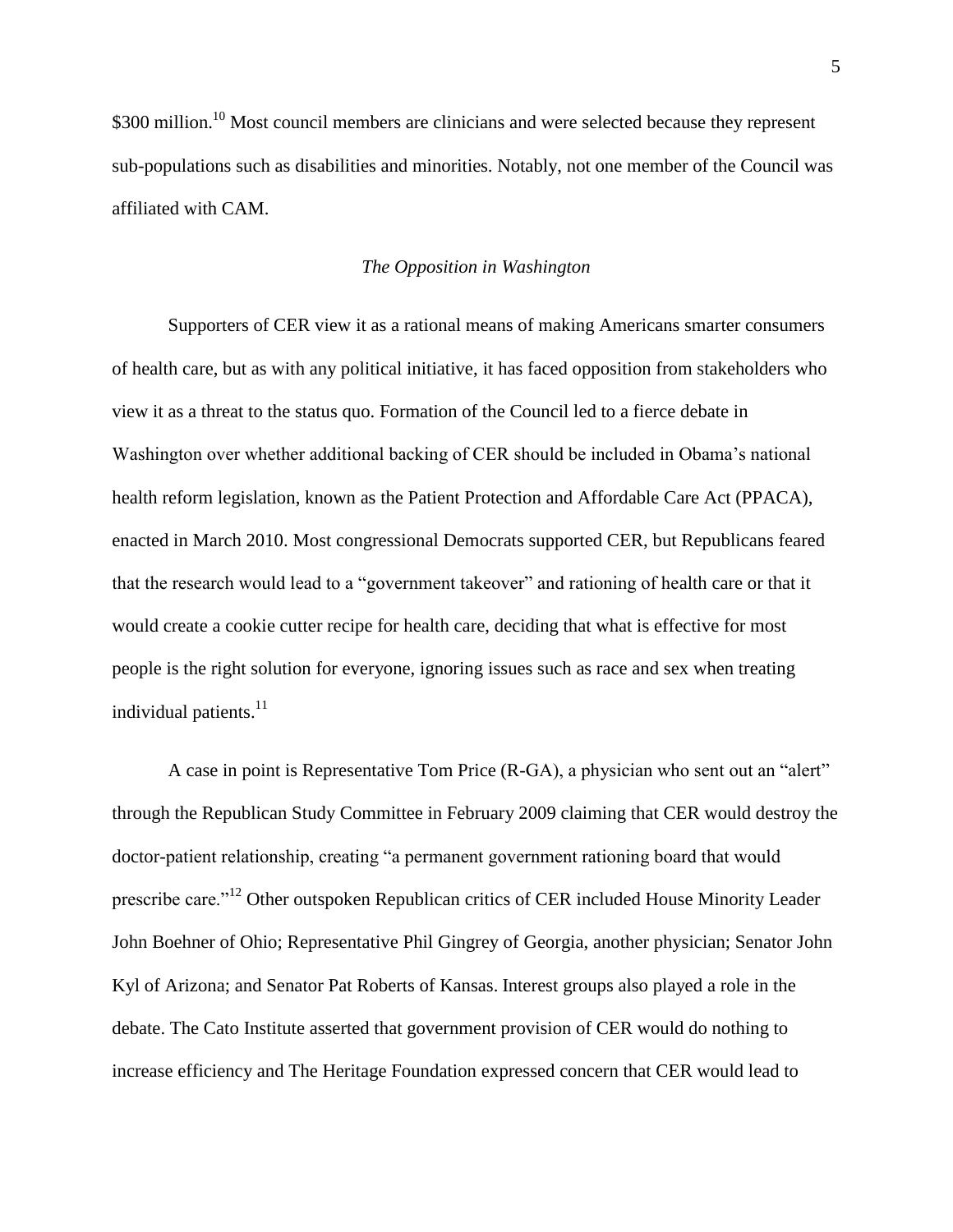denials of coverage based on cost. Ironically, Republicans had been strong advocates of CER until Obama was elected in 2008.<sup>13</sup> While conservatives spoke out against CER for many reasons, CAM was not discussed in these debates, perhaps because at that point few people saw the potential for CER to be used as a tool for testing CAM.

# *CER Under National Health Reform*

Despite the backfire against CER, in October 2010, Obama authorized a new publicprivate partnership for CER under the Affordable Care Act. The partnership, known as the Patient Centered Outcomes Research Institute (PCORI) is funded through the Medicare program and contributions from private insurers. Experts predict that its annual funding may grow to about \$500 million within a few years depending on how future federal budget battles play out.<sup>14</sup> According to the U.S. General Accountability Office (GAO), PCORI's mission is to "assist patients, clinicians, purchasers, and policy-makers in making informed health decisions by carrying out research projects that provide quality, relevant evidence on how diseases, disorders, and other health conditions can effectively and appropriately be prevented, diagnosed, treated, monitored, and managed."<sup>15</sup> The legislation allows the effectiveness of not just individual treatments, but entire programs to improve public health, to be compared. This could improve care for minorities and other groups historically left out of much medical research, or for those with mental illnesses. $16$ 

While the formation of PCORI was a major achievement, Obama did not authorize it without making some concessions. For example, Republicans demanded prohibition of the use of a metric known as quality-adjusted life-years (QALYs) which are used to aid in costeffectiveness analyses worldwide.<sup>17</sup> As a compromise, Democrats agreed on language stating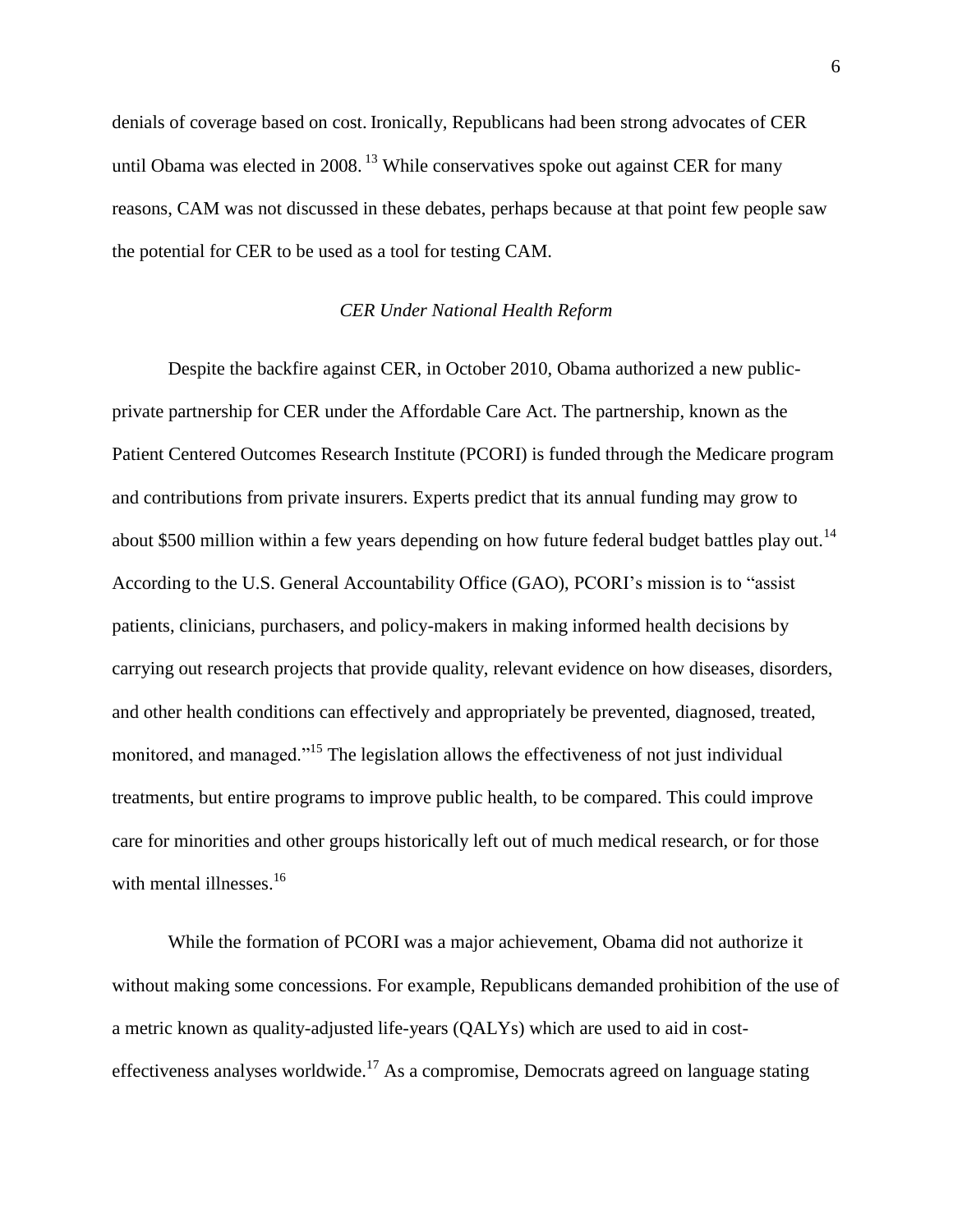that PCORI "shall not develop or employ a dollars-per-quality adjusted life year (or similar measure that discounts the value of a life because of an individual's disability) as a threshold to establish what type of health care is cost effective or recommended."<sup>18</sup> Republicans were opposed to the use of QALYs because they had become code language for government-run health care systems and rationing.

In order to placate conservative interest groups who feared that CER would threaten biomedical innovation and restrict patients' access to costly new treatments, Obama gave them seats on PCORI's Board of Directors. The Affordable Care Act directs the GAO to fill all twenty-one slots on the board with representatives of specific interests: consumers; hospitals, industry; nurses; payers; physicians; researchers; surgeons; and two government agencies, AHRQ and NIH. $^{19}$ 

Ultimately, the diversity on the board appealed to both Democrats and Republicans, but there is still room for improvement, especially in the area of CAM. Sarah Kuhel, a Democratic staffer on the Senate Budget Committee involved in drafting the language creating PCORI, says that "one of the ways supporters of the institute hope to foster its acceptance is though having a wide variety of participants in the health care system on the board of the institute.<sup> $20$ </sup> The board does include a wide range of representatives from major research universities, health plans, and private sector organizations, but as with the Council originally established under the Recovery Act, there is very little representation of CAM. Only one member of PCORI's board is affiliated with the CAM industry. That individual is Christine Goertz, DC, PhD, Vice Chancellor for Research and Health Policy at Palmer College of Chiropractic and Palmer Center for Chiropractic Research in Davenport, IA, and a former program officer of NCCAM.<sup>21</sup> The GAO announced these appointments on September 23, 2010.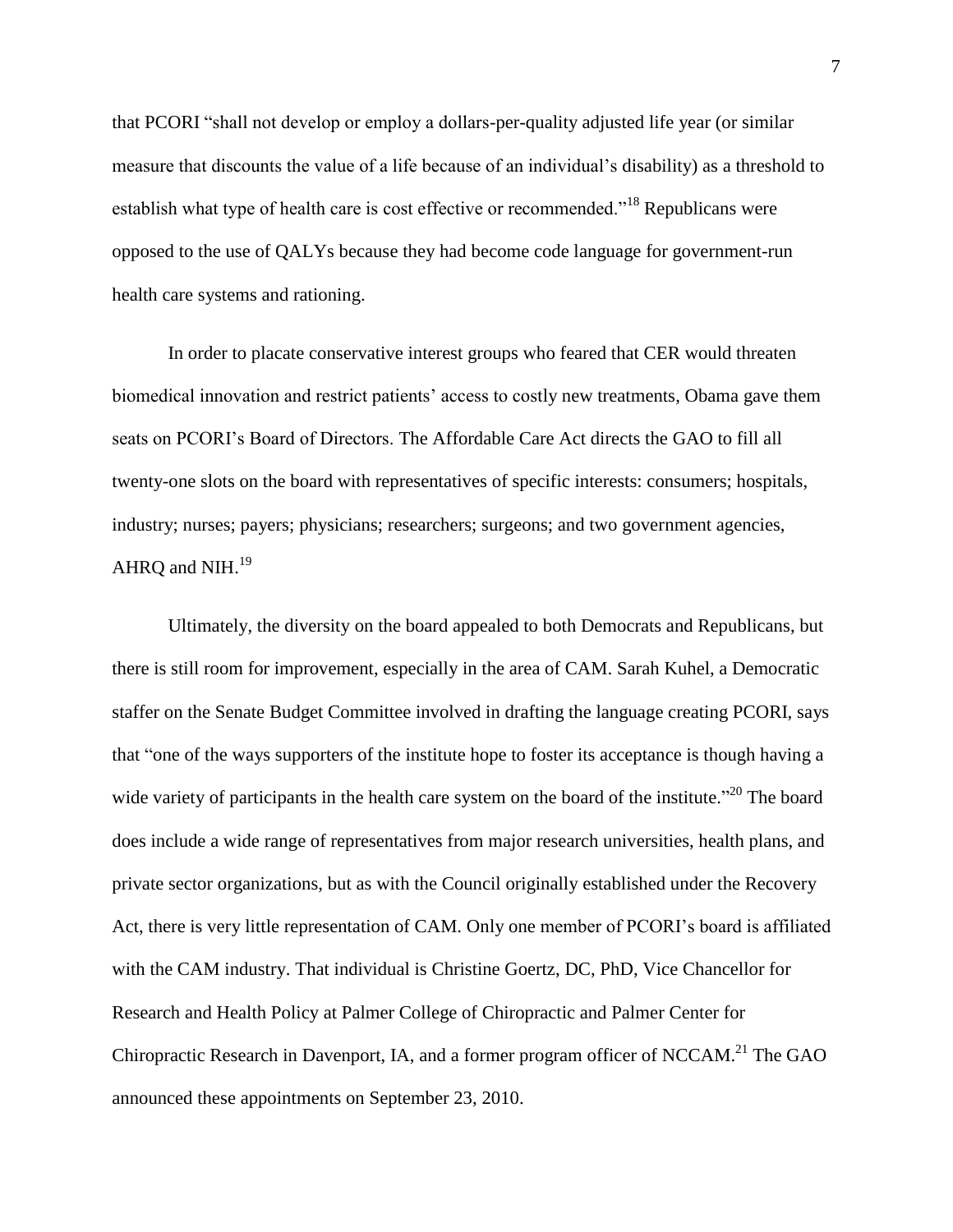PCORI's last meeting took place January 19-20, 2011. Among the goals of the meeting were to "continue to build the board" and "advance the framework and criteria for project funding and identify options for initial funding."<sup>22</sup> The fact that PCORI is still in the nascent stages of development leaves room for CAM advocates to petition for more slots on the board and possibly receive consideration for CER funding proposals. Yet, this may be difficult because there is not currently an effective lobbying group for CAM interests.

# **Section Two: Why CER Should Be Used to Evaluate CAM**

# *The Need for a New Research Strategy*

The fact that CAM patients and practitioners laude its benefits while published studies show it has limited or no efficacy, indicate that current biomedical and research strategies may be inappropriate for testing treatments within a branch of medicine that does not neatly fit into the standard mold. Some experts suggest that this "gap" can be partly attributed to the present focus on placebo-controlled randomized trials which are considered the gold standard for testing pharmaceutical agents, but may not be the best way to evaluate CAM. In an effort to accommodate conventional assessment tools, CAM treatment approaches have been dissected into standardized and often simplified treatment methods, resulting in limited outcomes.<sup>23</sup> As discussed earlier, CER offers a way of addressing this problem by comparing CAM against the standard treatment for a given condition instead of to a placebo.

CAM practitioners argue that one reason why placebo-controlled randomized trials are not optimal for evaluating CAM is that they discount the synergetic effects of treatments which cannot be split up into parts that can be investigated separately. They claim that the total effect adds up to more than the sum of its parts. A prime example is acupuncture where studying only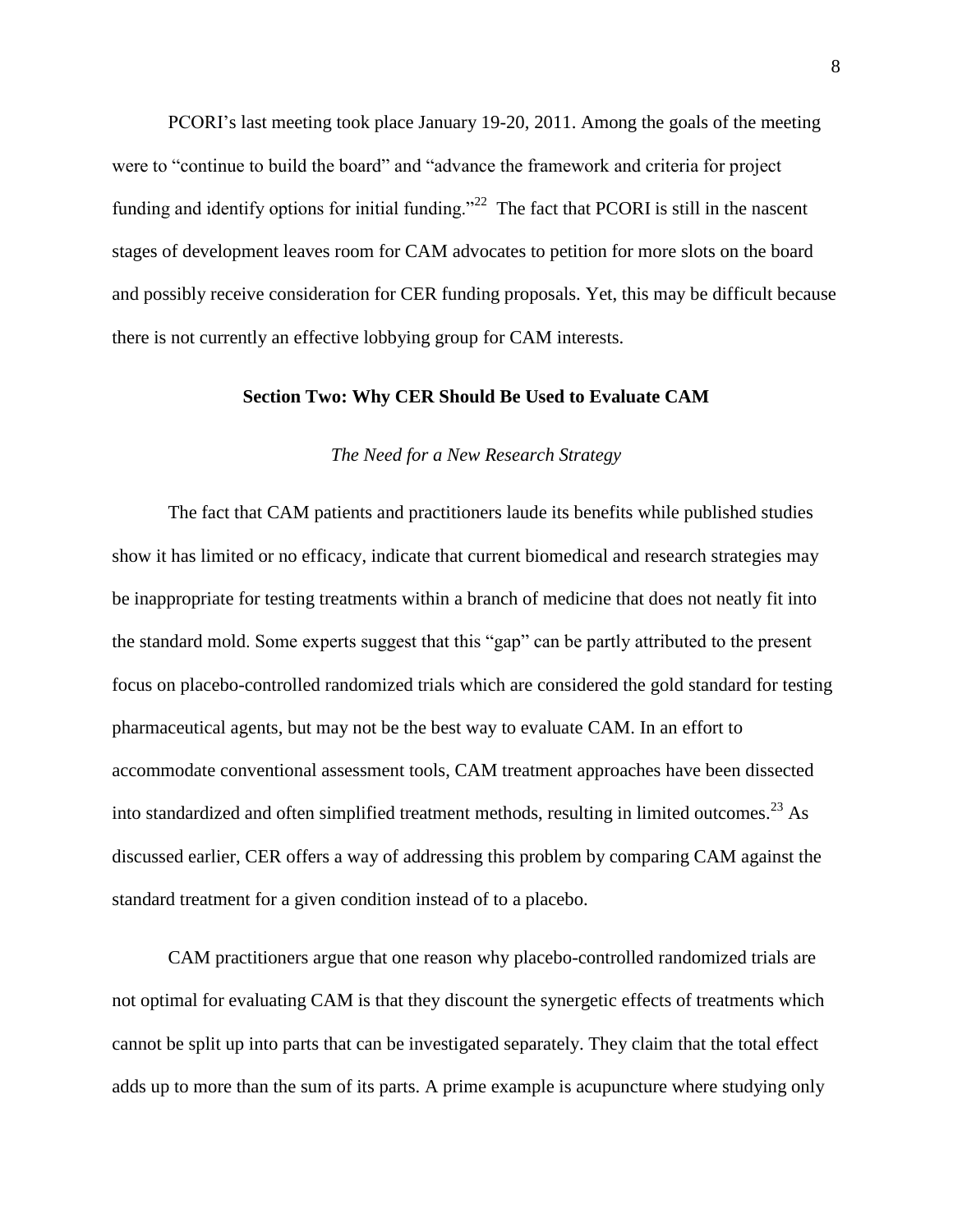the specific effects of inserting a needle into a patient overlooks other potentially important aspects of the intervention initiated by the acupuncturist. If CAM is to be given justice, a better strategy is to extend the research focus to all aspects of the treatment approach. <sup>24</sup> CER offers a means of achieving that goal, but to do so public funding is crucial. As the following paragraphs demonstrate, CAM and CER are in the early stages of becoming joint national priorities, but advocates have a long road ahead.

# *Growing Public Support for CAM and CER*

In recent years, the federal government has recognized CAM has an area worthy of further investment and research using funds for CER. In compliance with the Recovery Act, in June 2009, the IOM came out with a report, *Initial National Priorities for Comparative Effectiveness Research*. Stakeholders were asked to rate their top three areas of study for how CER funding should be spent based on a list of 32 areas provided by the Committee. Of all the areas, CAM received the nineteenth highest number of submissions,<sup>25</sup> indicating that public support is strong, but not overwhelming for CER investment in CAM. Among the report's 100 initial priority topics, mindfulness-based interventions such as yoga, meditation, and deep breathing are listed in the second quartile of priorities in terms of how these practices can be used to treat anxiety, depression, pain, cardiovascular risk factors, and chronic diseases. The report lists acupuncture in the third quartile, specifying that the effectiveness of this treatment should be tested for various indications using a cluster randomized trial. Dietary supplements (nutriceuticals) are also listed in the third quartile. The fact that CAM is included in the IOM report offers hope that with the appropriate marketing, more federal dollars can eventually be designated to test its effectiveness using CER techniques. At the same time, more breadth in the types of CAM that the government is willing to invest in is desirable.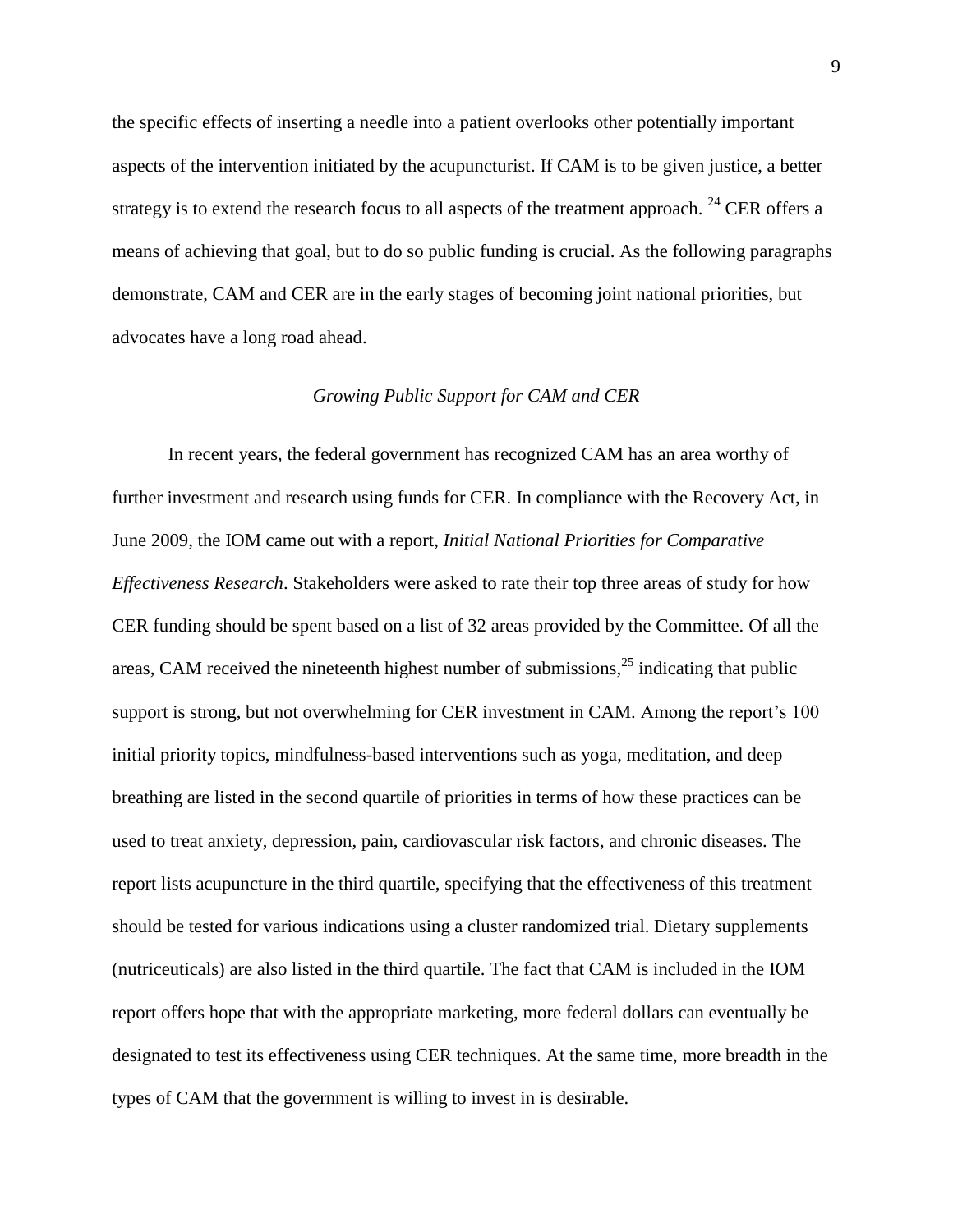While the IOM report outlines goals for future investment, the Federal Coordinating Council for CER released its own report around the same time, detailing the progress that had been made in CER since Obama authorized the Council in March 2009. The report estimates that "alternative medicine" comprised 8 percent of federally funded CER studies at the Department of Defense, 2 percent at the AHRQ, and a mere 1 percent at the Veterans Health Administration. Overall, only 2 percent of all federally funded CER studies were focused on CAM with no studies funded at NIH.<sup>26</sup> At public listening sessions, a few people talked about the role of studying alternative treatments including homeopathy,<sup>27</sup> but not enough for CAM to make its way into the final section of the report where the Council makes recommendations to the U.S. Secretary of HHS. The Council's report reveals that while CAM has been gaining national attention, more publicity is needed to ensure it is allocated sufficient research funds so it can be taken seriously by the government and the public.

Even though the Council's report does not specifically list investment in CAM among its recommendations, it can be argued that CAM could be a means of addressing one of the secondary level recommendations in the report relating to prevention, that is: "comparing two interventions to prevent or decrease obesity.<sup>28</sup> Nutritional supplements such as Hoodia,  $^{29}$  a cactus-like plant native to southern Africa that is marketed as an appetite suppressant for weight loss is one example of CAM (in pill form) that could be compared to a standard treatment such as weight loss pills to see if the supplements are equally effective and have fewer side effects.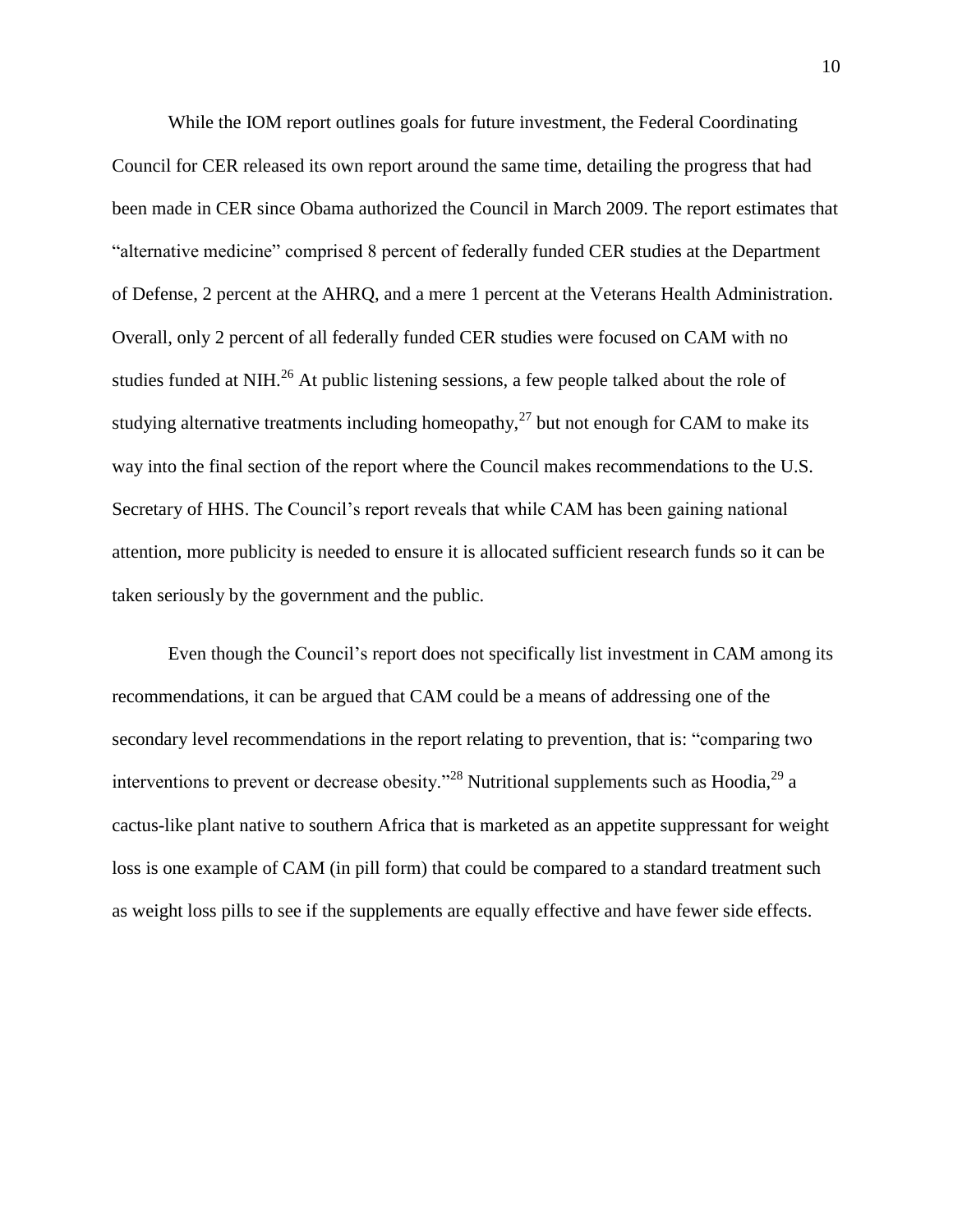# **Section III: Areas of Concern in CAM and CER**

## *Issues of Cost-Containment*

Medical research is one of the primary factors that determines whether insurance companies will cover a given treatment; therefore, even supporters of CER may wonder how much more health care costs will increase if CER proves the effectiveness of certain types of CAM which are then included in benefit packages. Stakeholders who offered input for the above mentioned IOM report expressed concern that CER might persuade payers to support or improve reimbursement for certain services including CAM.<sup>30</sup> Higher reimbursement rates for CAM would result in higher insurance premiums, making care less affordable for everyone including individuals who do not believe in non-conventional medicine.

Reimbursement for CAM may also cause insurance companies to compete over CAM coverage as a "luxury benefit." Instead of simply breaking even, the insurance industry could see CAM as a major source of profit, increasing premiums by more than what would be necessary to cover the reimbursement of CAM practitioners. One means of keeping costs down for consumers is for insurance companies to create "premium" or "Gold" level plans that cover CER validated CAM treatments and services. This way, those who plan to use CAM can have it covered and those who do not care for it will not experience an increase in their premiums. Of course, in order for these plans to allow better access to CAM, the premium increase would need to be less than what a consumer would pay out of pocket for uncovered CAM services.

While CAM coverage has the potential to drive up insurance premiums, there are many reasons why it would ultimately be valuable for CER validated types of CAM to be part of benefit packages. Since few health insurers currently reimburse for CAM treatments, there are no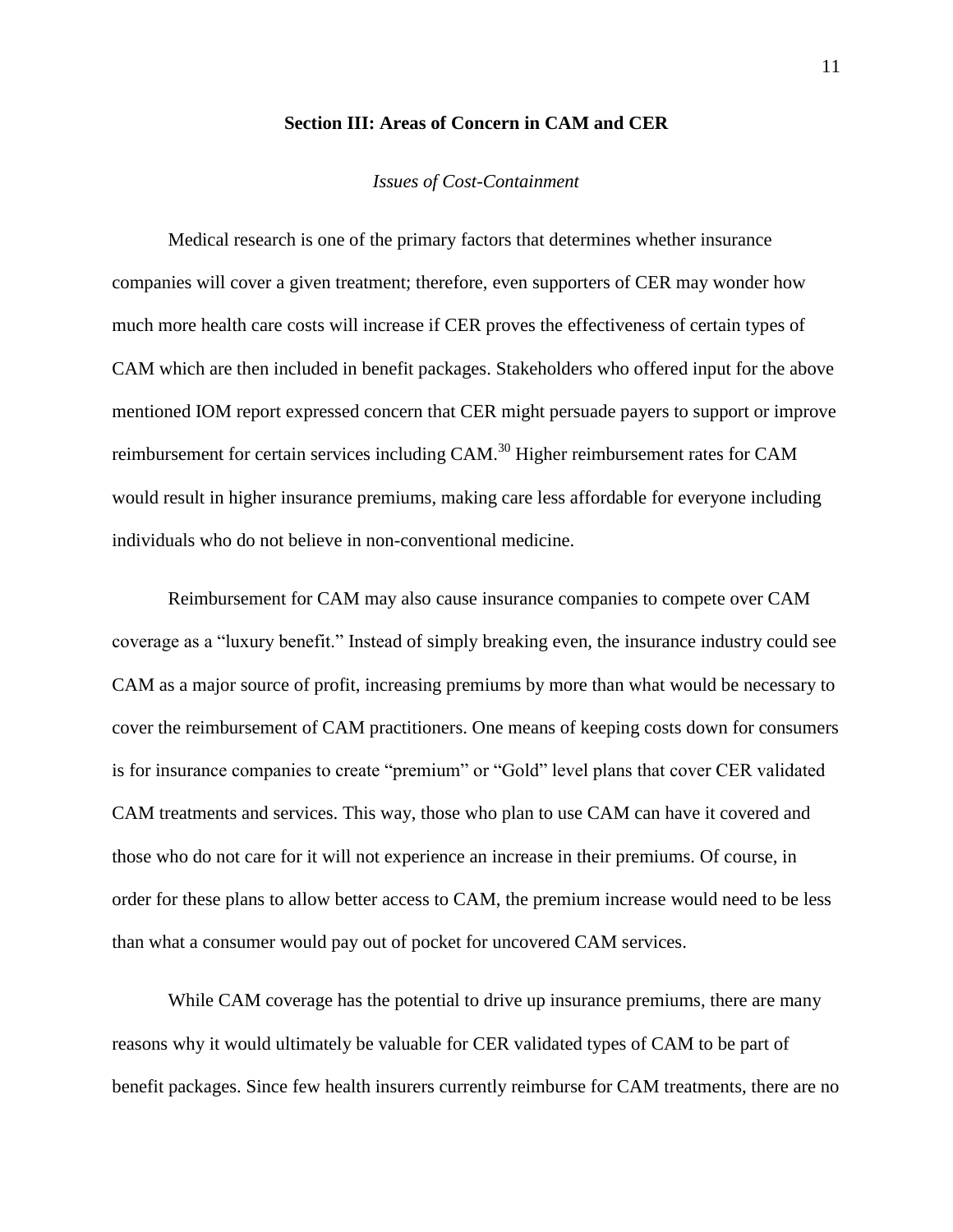financial gate-keepers and CAM remains a highly unregulated industry which raises issues of safety and quality. Furthermore, CAM treatments are in such high demand that a lack of reimbursement does not mean a treatment will disappear from the market.<sup>31</sup> This holds true if no CAM services are covered by a given insurance plan, but if certain types are, people are more likely to try those first which would serve the ultimate goal of CER: helping consumers spend their money wisely and safely.

Another question with respect to cost-containment is how much more effective a new treatment needs to be for the benefits to outweigh the additional cost of recommending it to patients. *The Healthcare Economist* offers an example where Treatment A costs \$1,000 and has a cure rate of 90 percent and Treatment B costs \$10,000 and has a cure rate of 95 percent. According to CER, Treatment B should be used, but this will substantially increase costs. In the case of a serious illness, it makes sense to use Treatment B, but for a case of the common cold is a 5 percent increase in effectiveness worth spending ten times the money?<sup>32</sup> These questions require legislators, consumers, and health care professionals to make value based judgments about trade-offs. Where does one draw the line?

# *Defining Effectiveness*

Defining effectiveness is an issue with CER in general as more diseases become chronic or possible to manage over the long term, rather than fatal. CER is intended to compare treatment A to treatment B, but often, combinations of therapies are best used for serious conditions. An example is metastatic breast cancer. In a November 2009 study, Berlinger et. al. found that combination approaches for this disease yielded both higher objective response rates and higher toxicity. Does this mean that the individual drugs are more effective when used independently or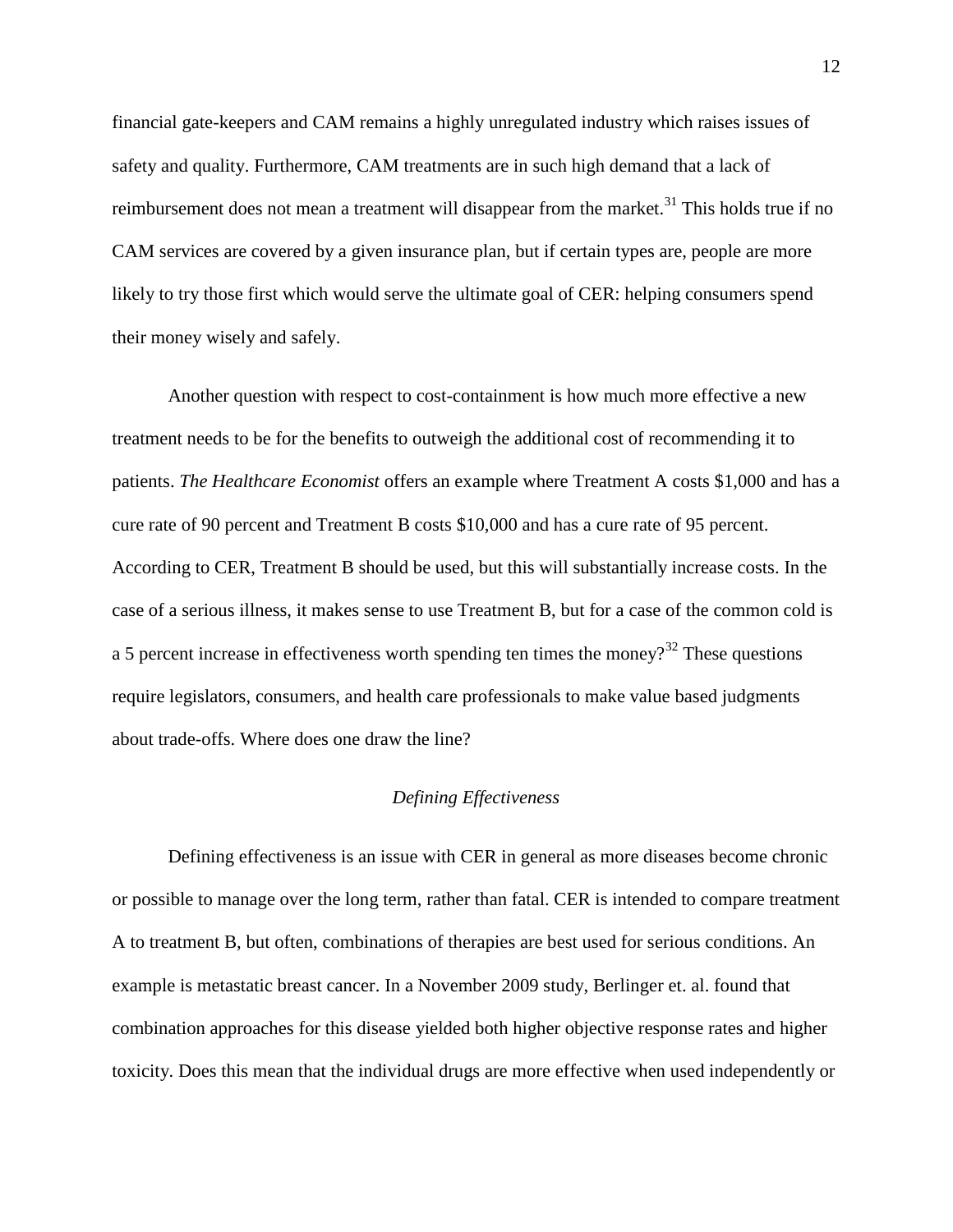together? The answer varies depending on the individual patient's treatment history and quality of life needs. There is no gold standard for whether combination approaches are more effective than individual agents.<sup>33</sup> Higher toxicity could be tolerable if the goal is to cure the disease, but if the goal of the intervention is to help the patient live with a chronic disease which the patient will probably die from anyway, a combination approach may not be considered "effective." Combination approaches add another layer to how CER trials can be conducted.

Defining effectiveness becomes even more difficult when CAM enters the picture because it often has different goals than conventional medicine which emphasizes treatment more than prevention. Comparing St. John's Wart to SSRI drugs for treating depression is an example of a straightforward CER study, but what if a patient with a family history of depression takes St. John's Wart as a preventive measure (something that would be more difficult to do with a drug requiring a prescription) and the patient does not become depressed while taking the herb even though he recently experienced a traumatic event? It is harder to prove that a treatment of any kind prevented an imbalance in the patient's serotonin levels than it is to show that the same treatment corrected for an imbalance. The synergistic nature of many CAM treatments also makes it challenging to define effectiveness.

# *Challenges in Conducting CER Studies on CAM*

Ensuring random selection and random sampling for CER studies involving CAM is challenging because most study participants who are willing to consider CAM treatments already have an orientation towards non-conventional medicine and a researcher cannot ethically force someone to forgo the standard treatment for the sake of a study. While blinding of the patients and treatment providers may not be feasible, blinding of the outcomes evaluators can ensure an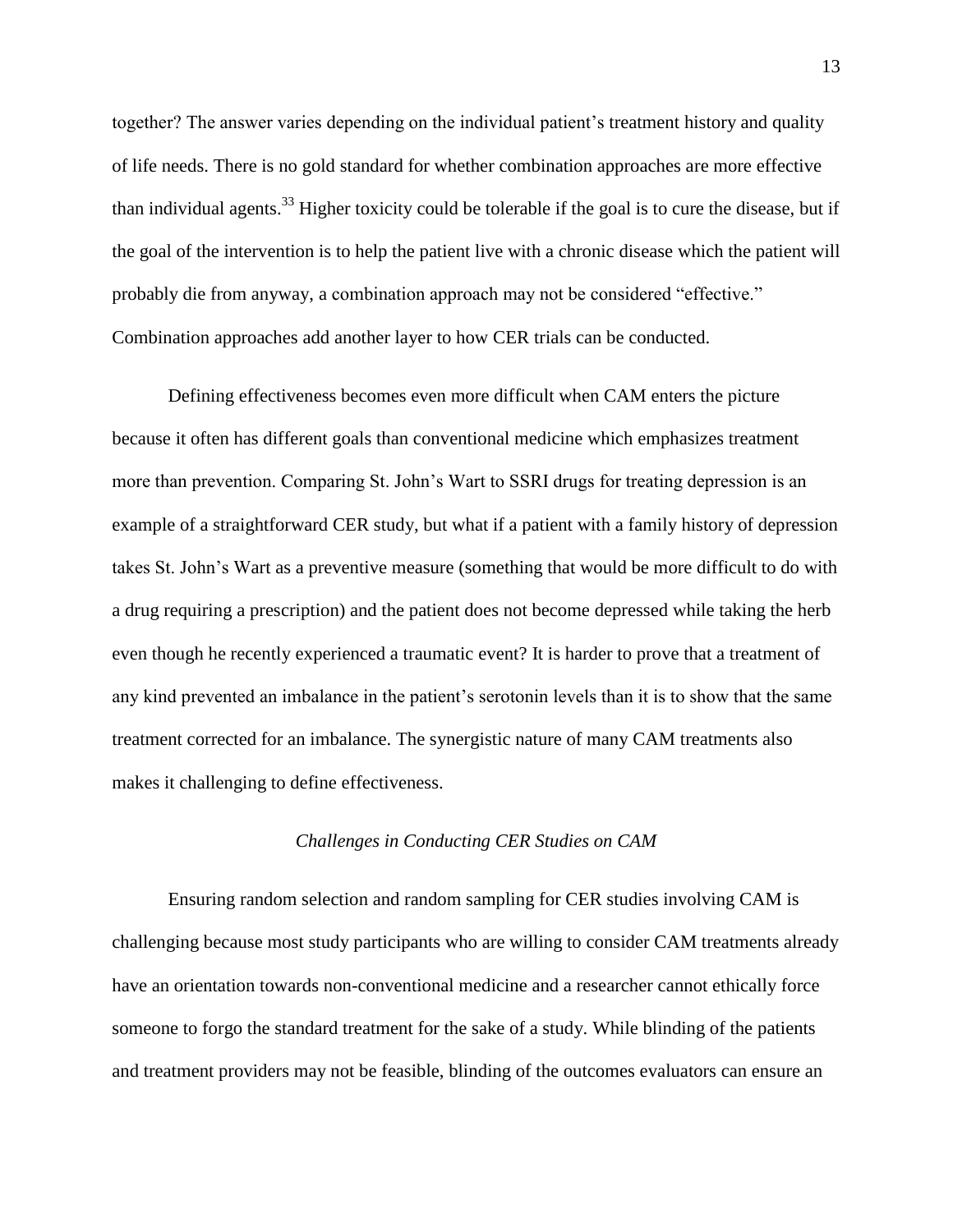unbiased comparison of the outcome assessment.<sup>34</sup> Still, these are issues to consider when determining whether a certain type of CAM has been tested rigorously.

# **Conclusion and Recommendations:**

## *The Need for an Effective Public Relations Strategy*

Because of its formidable opponents, the way CER is branded and marketed across all types of research is paramount to its success. As *The Commonwealth Fund* puts it, "the effort to find out what works in medicine is going to require a good public relations strategy as much as a scientific one."<sup>35</sup> This is especially true for CAM since non-conventional treatments tend to be overlooked to begin with and CER offers one of the best hopes for raising awareness of its benefits.

A good public relations strategy for CER will emphasize how this research can benefit consumers. Currently, PCORI has virtually no information on its website which needs to quickly change. The Obama Administration should create links on The White House and HHS websites respectively with information that can easily be printed out and placed in doctor's offices. PCORI should allocate money in its budget for television and radio advertisements as well as ads on bill boards and in subway stations in major cities. In order for CAM to be included in this outreach, its advocates need to be better organized.

# *The Importance of Advocacy Efforts*

There are many vocal advocates for CER, but fewer for CAM which does not have a well-funded lobbying force in Washington. The American Holistic Medical Association (AHMA) is the closest thing to a national umbrella organization or interest group for CAM that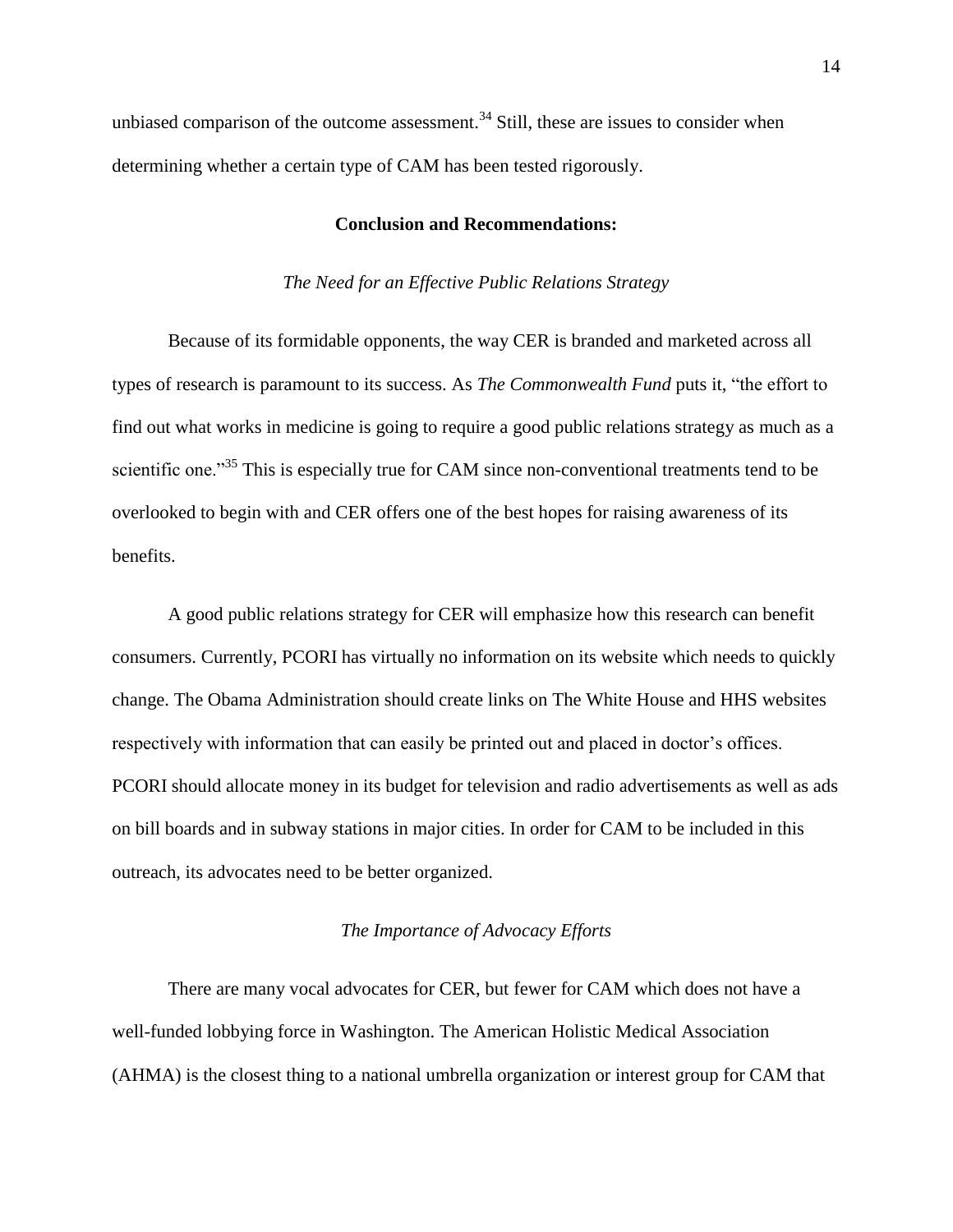exists. The AHMA claims to promote "integrative medicine," but their website reveals no public action agenda and they do not have a lobbyist listed on their staff.<sup>36</sup> If CAM patients and practitioners want this branch of medicine to gain credibility and become more mainstream through rigorous CER testing, the industry needs to petition for more seats on PCORI's Board of Directors which requires having a stronger voice in Washington.

#### *CER: A New Spin on an Old Strategy*

In conclusion, it should be noted that CER is not as novel an idea as many Washington insiders believe. The truth is that CER has long been the classic method for conducting clinical trials of new cancer interventions,  $37$  yet, it did not gain widespread attention until there was a consumer education component and the Obama Administration suggested that public money be used to pay for it. If PCORI plays its cards right, CER can have a significant role in lowering the cost and improving the quality of American health care since consumers will be more likely to spend money on treatments they know have been proven to work, weeding ineffective treatments off the market. In deciding what areas to invest CER dollars in, it is the hope of this writer that PCORI will choose to follow IOM's recommendations for studying certain types of CAM and that with increased advocacy more types can be studied using CER in the future.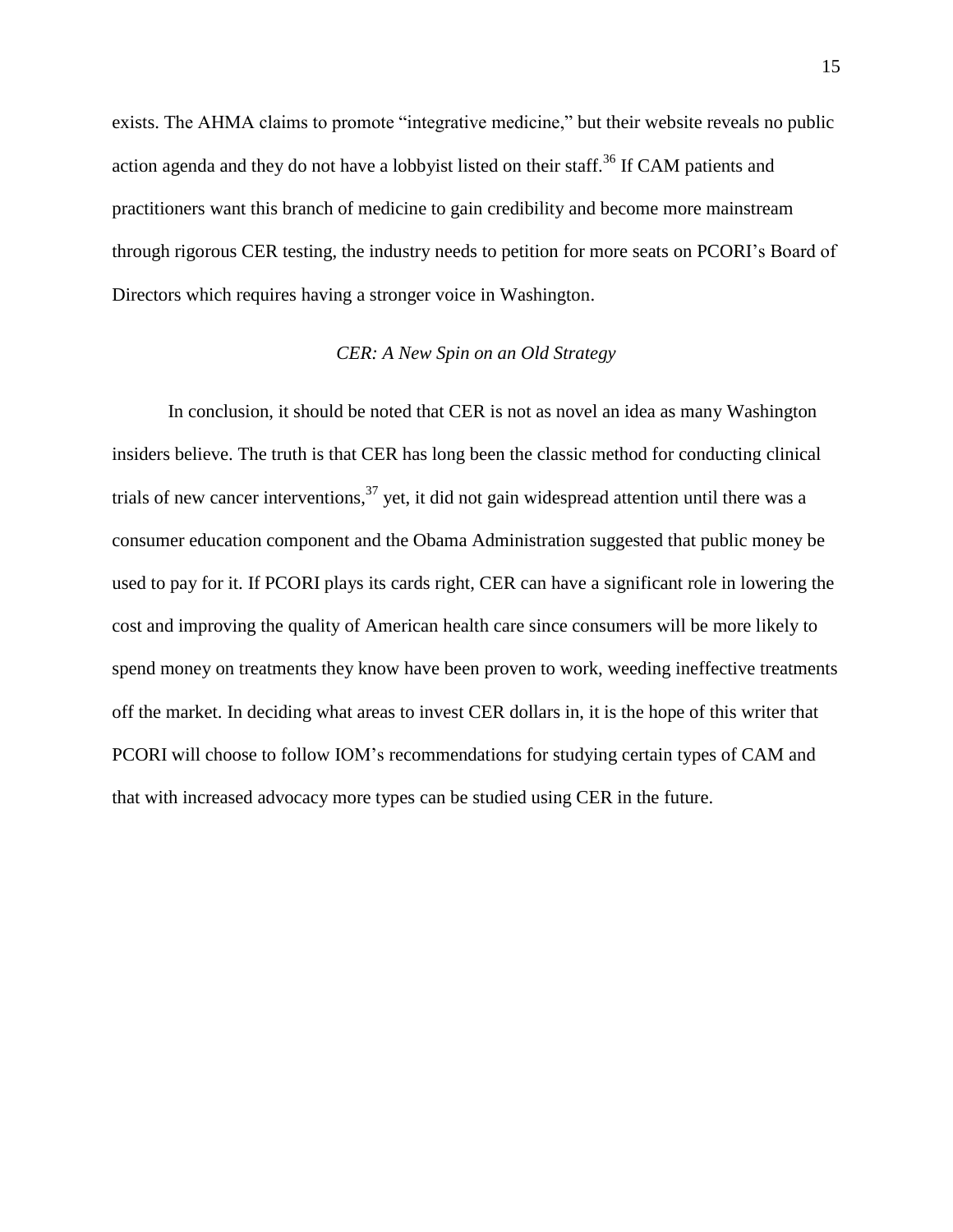# Works Cited

[http://www.tuftsctsi.org/~/media/Files/CTSI/Library%20Files/IOM%20on%20CER%20063009.ashx.](http://www.tuftsctsi.org/~/media/Files/CTSI/Library%20Files/IOM%20on%20CER%20063009.ashx)<br><sup>3</sup> "What is Comparative Effectiveness Research?" Agency for Healthcare Research and Quality (AHRQ) Effective Healthcare Program: [http://www.effectivehealthcare.ahrq.gov/index.cfm/what-is-comparative-effectiveness-](http://www.effectivehealthcare.ahrq.gov/index.cfm/what-is-comparative-effectiveness-research1)<mark><sup>4</sup> Ibid.</mark>

l

<sup>8</sup> Mikel Aickin, et al. "Researching complementary and alternative treatments -- the gatekeepers are not at home." *BMC Medical Research Methodology* 7.(2007): 7-6. *Academic Search Premier*. EBSCO. Web. 10 Jan. 2011.<br><sup>9</sup> "Recovery Act Allocates \$1.1 Billion for Comparative Effectiveness Research Membership," Health and Human

Services, Jan. 8, 2011[: http://www.hhs.gov/recovery/programs/os/cerbios.html.](http://www.hhs.gov/recovery/programs/os/cerbios.html) 

<sup>10</sup> "Comparative Effectiveness Research: Definition, Prioritization Criteria and Implementation Plans for Federal Comparative Effectiveness Research." Piper Report, May 27, 2009:

[http://www.piperreport.com/archives/2009/05/comparative\\_effectiveness\\_research\\_definition\\_prioritization\\_criteria](http://www.piperreport.com/archives/2009/05/comparative_effectiveness_research_definition_prioritization_criteria_and_i.html) [\\_and\\_i.html.](http://www.piperreport.com/archives/2009/05/comparative_effectiveness_research_definition_prioritization_criteria_and_i.html)

<sup>11</sup> Dentzer, Susan. "Comparative Effectiveness: Coherent Health Care At Last?" *Health Affairs*, Vol. 29, No. 10 (2010): 1756.

<sup>12</sup> "Government-Run Health Care Provisions Remain in Stimulus Bill." Republican Study Committee (RSC)-The Caucus of House Conservatives." Feb. 13, 2009:

[http://rsc.jordan.house.gov/News/DocumentSingle.aspx?DocumentID=111453.](http://rsc.jordan.house.gov/News/DocumentSingle.aspx?DocumentID=111453)<br> $\frac{13}{13}$ Jolehart John K "The Dolltiers Fight O

<sup>13</sup> Iglehart, John K. "The Political Fight Over Comparative Effectiveness Research" *Health Affairs*, Vol. 29, No. 10 (2010): 1757-1760.

 $14$  Ibid.

<sup>15</sup> "GAO Announces Appointments to New Patient-Centered Outcomes Research Institute (PCORI) Board of Governors." U.S. Government Accountability Office Press Release, Sep. 23, 2010: [http://www.gao.gov/press/pcori2010sep23.html.](http://www.gao.gov/press/pcori2010sep23.html)

<sup>16</sup> Dentzer, Susan. "Comparative Effectiveness: Coherent Health Care At Last?" *Health Affairs*, Vol. 29, No. 10 (2010): 1756.

<sup>17</sup> Neumann PJ, Greenberg, D. Is the United States ready for QALYs? Health Aff (Millwood). 2009;28(5):1366–71. <sup>18</sup> Patient Protection and Affordable Care Act of 2010. PL 111-148, sec. 1182.

<sup>19</sup> Iglehart, John K. "The Political Fight Over Comparative Effectiveness Research" *Health Affairs*, Vol. 29, No. 10 (2010): 1757-1760.

 $^{20}$  Ibid.

<sup>21</sup> "GAO Announces Appointments to New Patient-Centered Outcomes Research Institute (PCORI) Board of Governors." U.S. Government Accountability Office Press Release, Sep. 23, 2010: [http://www.gao.gov/press/pcori2010sep23.html.](http://www.gao.gov/press/pcori2010sep23.html)

<sup>22</sup> Patient-Centered Outcomes Research Institute; Board of Governors Schedule; January 19-20, 2011: [http://www.pcori.org/home.html.](http://www.pcori.org/home.html) 

 $\frac{23}{23}$  Mikel Aickin, et al. "Researching complementary and alternative treatments -- the gatekeepers are not at home." *BMC Medical Research Methodology* 7.(2007): 7-6. *Academic Search Premier*. EBSCO. Web. 10 Jan. 2011.

<sup>&</sup>lt;sup>1</sup> "What is Comparative Effectiveness Research?" Agency for Healthcare Research and Quality (AHRQ) Effective Healthcare Program: [http://www.effectivehealthcare.ahrq.gov/index.cfm/what-is-comparative-effectiveness](http://www.effectivehealthcare.ahrq.gov/index.cfm/what-is-comparative-effectiveness-research1)[research1.](http://www.effectivehealthcare.ahrq.gov/index.cfm/what-is-comparative-effectiveness-research1) 

<sup>&</sup>lt;sup>2</sup> "Initial Priorities for Comparative Effectiveness Research." National Institutes of Medicine, Committee on Comparative Effectiveness Research Organization, Board on Health Care Services. (Washington, DC: The National Academies Press, 2009), p. 3-9:

<sup>&</sup>lt;sup>5</sup> "What is Complementary and Alternative Medicine?" National Institutes of Health, National Center for Complementary and Alternative Medicine, Nov. 22, 2010[: http://nccam.nih.gov/health/whatiscam.](http://nccam.nih.gov/health/whatiscam) 6 Ibid.

<sup>&</sup>lt;sup>7</sup> "According to a New Government Survey, 38 Percent of Adults and 12 Percent of Children Use Complementary and Alternative Medicine." National Institutes of Health, National Center for Complementary and Alternative Medicine, Dec. 10, 2008: [http://nccam.nih.gov/news/2008/121008.htm.](http://nccam.nih.gov/news/2008/121008.htm)